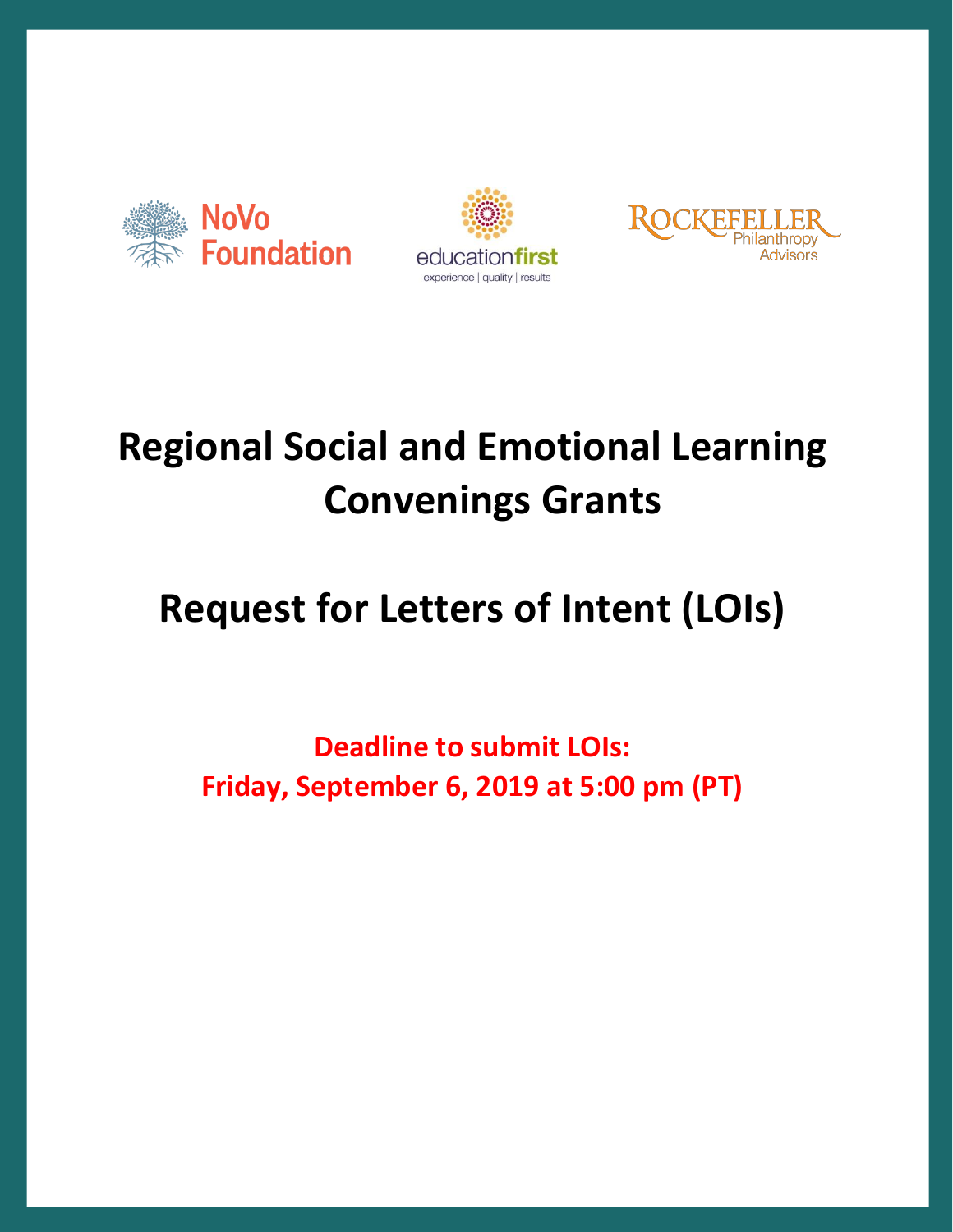# **Table of Contents**

#### **1. [Overview](#page-2-0)**

- **Why we do this work**
- **Why the focus on SEL through an equity lens?**

#### **2. [Grant information](#page-3-0)**

- **Eligibility**
- **Roles and responsibilities of partners** 
	- $\rightarrow$  Lead partner applicant roles and responsibilities
	- $\rightarrow$  Partner responsibilities
- **Key selection criteria**
- **Grant amount and budget**
- **Support offered by Education First**
- **Timeline**
- **Application process**

#### **3. [Letter of intent](#page-6-0)**

- **Submission instructions**
- **Resources**
- Reflection questions (*for internal reflection only*)
- Narrative (*for submission*)
	- $\rightarrow$  Partners and contact information
	- $\rightarrow$  Vision and purpose
	- $\rightarrow$  Convening goals, objectives and participants
	- $\rightarrow$  Demographics
- **For more information**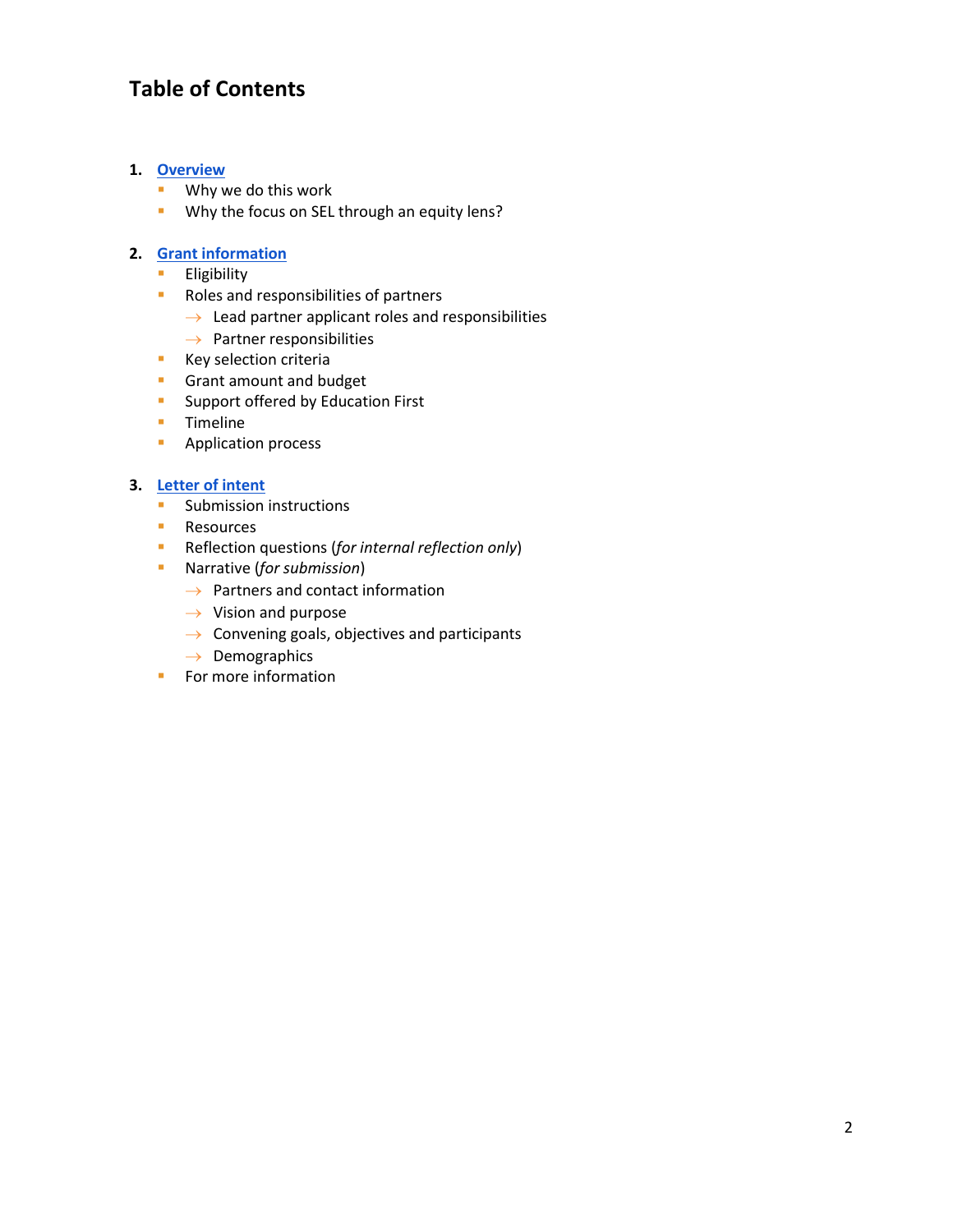### <span id="page-2-0"></span>**1. Overview**

[NoVo Foundation](https://novofoundation.org/) is committed to supporting the spread of innovative and research-based social and emotional learning (SEL) practices in schools and districts nationwide. Because we know practitioners have some of the most inspiring and effective ideas, NoVo Foundation, in partnership with **Education** [First](https://education-first.com/) and [Rockefeller Philanthropy Advisors,](https://www.rockpa.org/) aims to support regional collaborative learning opportunities. This new grant program, the Regional SEL Convenings grants ("RSCs"), will provide funding and technical assistance to districts, charter networks and/or other organizational partners to design and host a convening of practitioners in their region.

The goal of the Regional SEL Convenings grants—an outgrowth of the **SEL Innovation Awards** and national SEL in Action Convenings hosted by the NoVo Foundation—is to **help district and school communities create a convening that builds educators' and other adults' capacity to meet students' social, emotional and academic needs with an equity lens**.

#### **Why we do this work**

NoVo Foundation is dedicated to catalyzing a transformation in global society, moving from a culture of domination to one of equality and partnership. We support the development of capacities in people individually and collectively—to help create a caring and balanced world. We envision a world that operates on the principles of mutual respect, collaboration and civic participation, thereby reversing the old paradigm predicated on hierarchy, violence and the subordination of girls and women.

We want to lift up, celebrate and learn from educators. At the same time, we want programs and systems to be able to build and foster much greater compassion, and to build skills in people and groups to be able to work through differences, problems and conflict and lessen incidents of violence and vulnerabilities to all forms of harm. We seek a change here because our present systems (families, schools, political and economic systems) do not, or cannot, presently emphasize, prioritize, teach or address these things. In addition to this fund, NoVo pursues multiple partnerships to help achieve these changes. Learn more at [novofoundation.org.](https://novofoundation.org/)

#### **Why the focus on SEL through an equity lens?**

NoVo Foundation, Education First and Rockefeller Philanthropy Advisors are strongly committed to diversity, equity and inclusion for students, families, educators, and all school and district staff. We know social and emotional learning is the process of developing fundamental skills for life success within supportive, participatory learning environments. [Educators and districts nationwide](http://selforteachers.org/) are implementing practices to support all students' social, emotional and academic development. Still, there are barriers "that prevent many students of color and other marginalized youth from developing social and emotional competencies," according to [recent studies](https://www.rwjf.org/en/library/research/2018/06/applying-an-equity-lens-to-social-emotional-and-academic-development.html), and that are within schools' and districts' power to address. These barriers include exclusionary discipline practices and policies, lack of trauma-informed school practices, lack of culturally affirming curriculum and environments, implicit bias in school staff, and educators' stress and burnout.

We are challenging districts to demonstrate the excellent work they are already doing to transform their schools and classrooms—from policies to practices, mindsets to instructional materials. And we are driven by the recent research and thinking others have contributed on this topic, including, Zaretta [Hammond,](https://crtandthebrain.com/resources/) th[e National Equity Project,](https://nationalequityproject.org/) the [National Commission on Social, Emotional, and Academic](http://nationathope.org/)  [Development](http://nationathope.org/) and others.

We believe that developing adults' and students' SEL using an equity lens will lead to positive outcomes for all. A broad group of leading education practitioners and scholars describe, in a recen[t Aspen](https://www.aspeninstitute.org/publications/pursuing-social-and-emotional-development-through-a-racial-equity-lens-a-call-to-action/)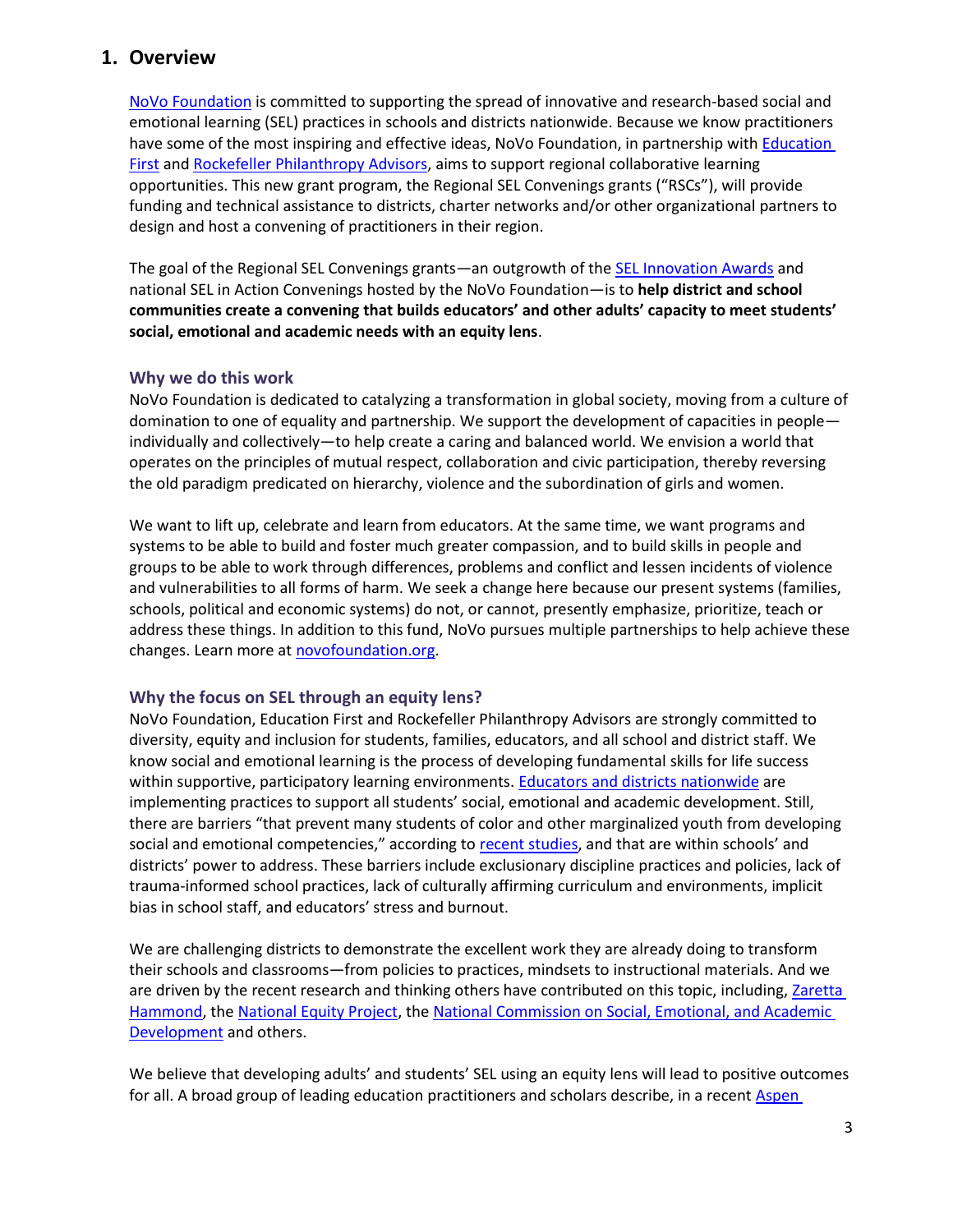[Institute call to action](https://www.aspeninstitute.org/publications/pursuing-social-and-emotional-development-through-a-racial-equity-lens-a-call-to-action/), how "all students, and especially students of color, need to be in learning environments that reinforce their sense of academic belonging and send constant signals that they are valued for all their assets and deserving of investment and rigor. Improving learning environments by focusing on racial equity and integrating social, emotional, and academic development can improve individual academic and life outcomes and lead toward a more equitable society overall." A single convening cannot and should not be the only action to address these needs. However, we are hopeful that by providing grant funding for regional SEL convenings, we can catalyze and help sustain the larger work districts, charter organizations and communities are doing to meet every child and adult's social, emotional and academic needs.

# <span id="page-3-0"></span>**2. Grant information**

We are looking for proposals from applicants seeking to design and host a convening that brings together educators, other SEL experts and other stakeholders to build capacity to equitably meet students' social, emotional and academic needs. Applicants should also set their own goals and objectives aligned to their local context and needs. Selected proposals should include grant activities that would occur during the 2020 calendar year. Selected applicants will also receive technical assistance from Education First during the design phase of their grant. This assistance will leverage Education First's experience and resources designing and executing convenings for educators and other audiences—although the convening priorities and decision-making will at all times remain the grantees'.

## **Eligibility**

To be eligible to apply for a maximum \$100,000 Regional SEL Convening grant, you must:

- Be a partnership between two or more organizations, where one organization is a school district/local education agency (LEA) or charter network/charter management organization (CMO).
	- $\rightarrow$  Examples of possible non-LEA partners could be a public education fund, a local community-based organization such as a community foundation, a higher education partner or another youth-serving nonprofit with experience supporting students' and adults' social and emotional learning.
- Be planning a convening that is "regional" and not confined to participants in a single school district or charter network.
- Consider SEL implementation and equitable and culturally affirming environments significant strategies for improving student outcomes.

Please note:

- Current NoVo Educator Practice Community (EPC) grantees are not eligible to apply for the RSC grants.
- **These RSC grants are not intended to be used exclusively or primarily to purchase professional** development, trainings or materials from a single provider or vendor.

### **Roles and responsibilities of partners**

The partners will consist of a "lead partner" who will assume responsibility for managing grant funds and ensuring partner organizations meet the grant's goals and objectives. This role should be thought of as the partner with the most capacity to coordinate all participating partner organizations, manage the grant budget, and facilitate convening planning and execution. The other partners, known as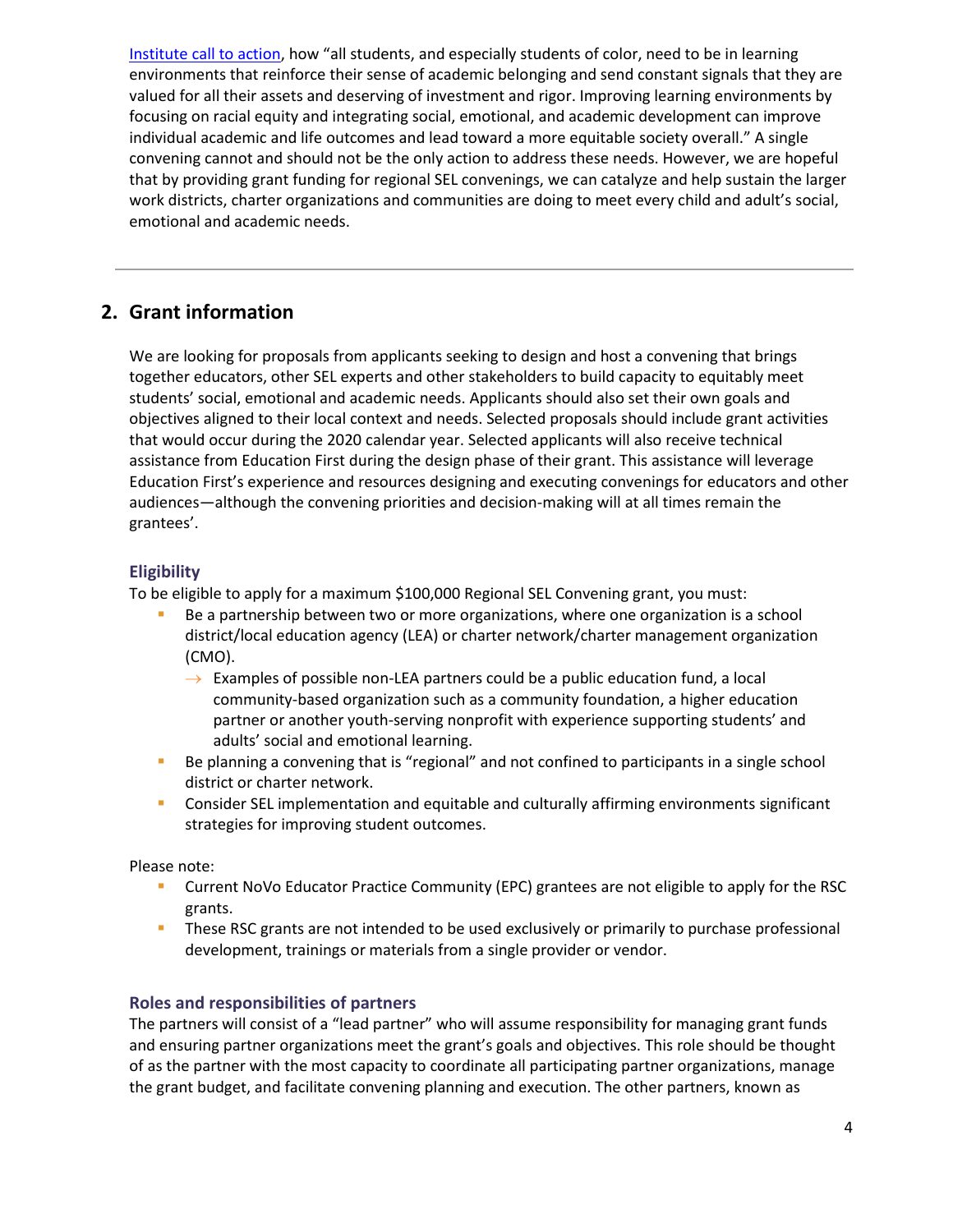"partners," will contribute to the convening design and execution, based on their expertise. The lead may be a district/LEA, charter network/CMO or a non-LEA.

#### **Lead partner applicant roles and responsibilities**

The lead partner is responsible for managing all aspects of the RSC grant's success. The lead partner can—but does not need to—be an LEA. It can be a local, regional or national 501(c)(3). Lead partner duties include, but may not be limited to:

#### **Grants management:**

- $\rightarrow$  Fulfill grant requirements, including signing a grant agreement with Rockefeller Philanthropy Advisors that details the grant activities, outcomes, budget and reporting requirements
- $\rightarrow$  Hold monthly check-in calls with the grant managers, Education First, to update on progress
- $\rightarrow$  Articulate technical assistance wants and needs through monthly calls and other means

#### **Knowledge sharing:**

- $\rightarrow$  Document convening planning activities to be able to share lessons with NoVo Foundation, Education First, Rockefeller Philanthropy Advisors and other districts/networks
- **Management of operations:**
	- $\rightarrow$  Manage the budget for the grant in accordance with the grant agreement
	- $\rightarrow$  Maintain timely and effective communication between the partners to ensure the partners' participation and satisfaction, and coordinate participation in Education First-provided technical assistance opportunities
	- $\rightarrow$  Coordinate and ensure the participation of partners in managing the relationships with any other non-partner vendors or partners, including convening support partners (such as event planners)

#### **Partner responsibilities**

- Manage the budget for any funds received from the lead partner via grant or contract related to the regional SEL convening
- **Participate in the RSC grant activities faithfully and contribute to its success through:** 
	- $\rightarrow$  Attending events, both those directly required by the award and otherwise agreed to in the grant agreement. Events will include, but may not be limited to, monthly planning calls and the convening itself
	- $\rightarrow$  Participate in the implementation of the grant throughout the grant period, as agreed to in the grant agreement
	- $\rightarrow$  Articulate any challenges in implementing the grant to the lead partner and/or Education First support staff

#### **Key selection criteria**

We will give priority to applicants that:

- **Enroll 25,000 students or more (collectively)**
- Serve a critical mass of students farthest from opportunity—for example, at least 60 percent of students served by the lead partner organization support one or more of these student populations:
	- $\rightarrow$  Students from low-income families
	- $\rightarrow$  Students of color
	- $\rightarrow$  Students from indigenous communities
	- $\rightarrow$  New arrivals (such as refugees) or immigrants
	- $\rightarrow$  English learners
	- $\rightarrow$  LGBTQIA+ students
	- $\rightarrow$  Students disproportionately affected by suspensions or the juvenile justice system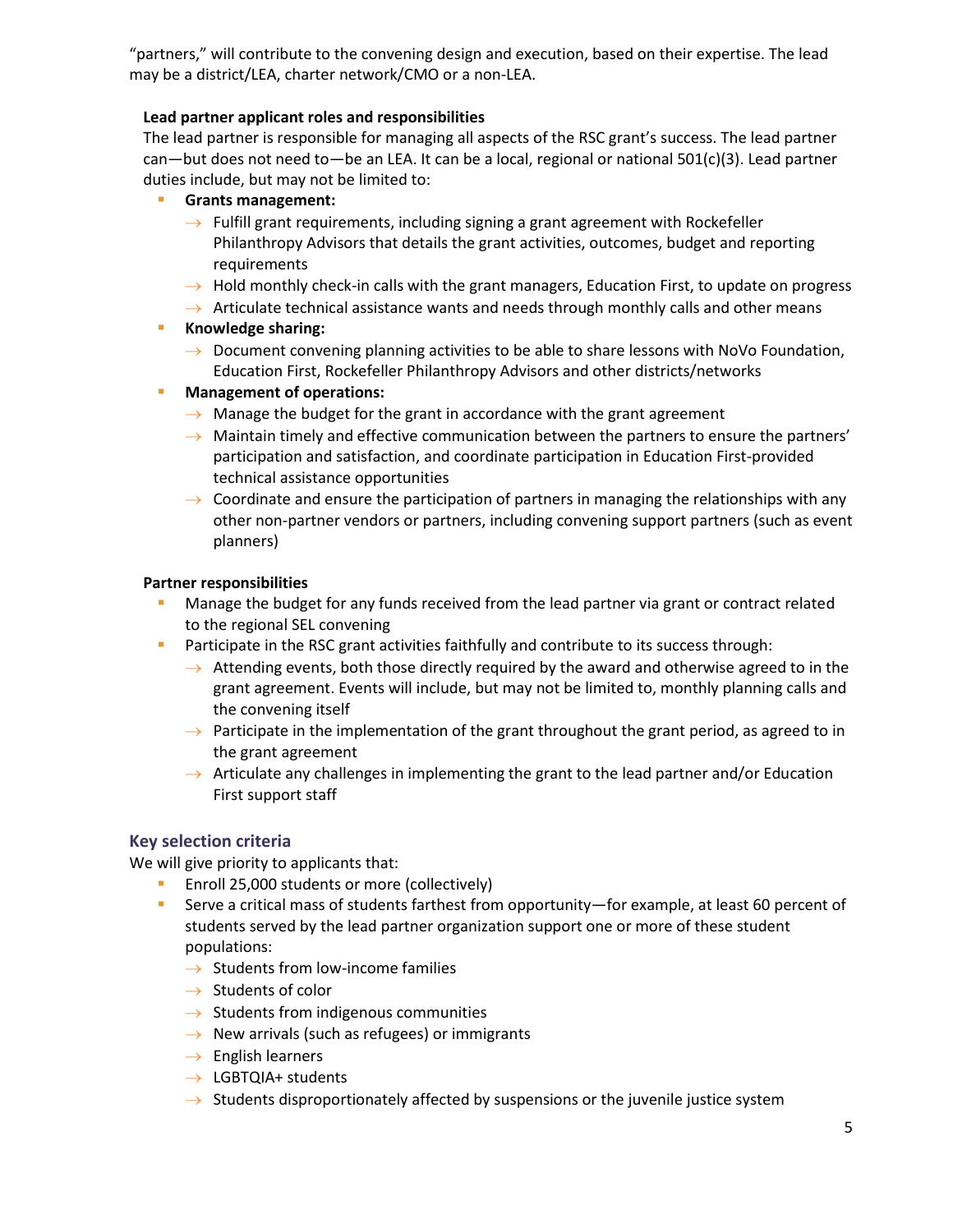- $\rightarrow$  Students with learning disabilities
- **Propose to design and host a regional SEL convening that focuses on building capacity for** educators and other adults to meet students' social, emotional and academic needs through equitable, inclusive, and culturally affirming practices and environments
- Articulate a vision of how this regional SEL convening is part of the partners' larger, ongoing SEL and equity strategy
- Demonstrate capacity to design and implement the convening during the 2020 calendar year
- **Are seeking to catalyze teacher-to-teacher relationships and build local capacity for equitable** SEL implementation
- **Demonstrate district and/or charter leader support for the effort**

#### **Grant amount and budget**

We will fund two to four grants for this initial grant cycle. We will consider requests for grants of \$50,000 to \$100,000 each. The grant will require a single budget managed by a single lead organization, such as a school district, charter network or non-profit organization. The lead organization will be allowed to make sub-grants to and enter into contracts with other organizations to help successfully design and host the convening.

#### **Support offered by Education First**

The purpose of the grant program is to help districts, charter organizations and other regional partners develop the local momentum and capacity that will help them implement effective SEL practices. Education First's support will be based on the interests and needs of grantees and guided by its experience and resources in convening design and SEL. Support will include:

- **Technical assistance** supporting convening design via monthly planning calls. Grantees will participate in remote (via video and phone conference) technical assistance during the grant period to help them develop their convening plan and communications and outreach plans. Education First team members will, as needed, help engage experts, support session design and facilitator training, and help develop a knowledge-sharing strategy that uses local resources.
- **Access to the Regional SEL Convenings Toolkit**. Education First has developed a suite of tools and resources to guide the design and execution of high-quality convenings for various audiences. Grantees will be able to draw on this toolkit during the grant period.
- **Convening attendance**. Each grantee will be invited to bring three people to the **SEL** in Action convening in April 2020.

| TIMENTE                           |                                                                                                 |                                                           |  |
|-----------------------------------|-------------------------------------------------------------------------------------------------|-----------------------------------------------------------|--|
| <b>Events</b>                     | <b>Milestones</b>                                                                               | <b>Dates</b>                                              |  |
| Request for LOIs                  | Request for letter of intents publicly released                                                 | July 15, 2019                                             |  |
| Conference call<br>(optional)     | With interested potential applicants                                                            | July 29 and 30, 2019                                      |  |
| Weekly office<br>hours (optional) | With interested potential applications                                                          | Thursdays in August (August<br>1, 8, 15, 22 and 29, 2019) |  |
| Letter of intent<br>due           | Letter of intent to apply due                                                                   | By September 6, 2019 at 5:00<br>pm (PT)                   |  |
| Request for<br>proposals          | Invitations sent to select applicants, based on<br>letters of intent, to submit a full proposal | September 30, 2019                                        |  |
| Full proposals due                | Invited applicants only submit full proposals                                                   | By October 28, 2019 at<br>5:00 pm $(PT)$                  |  |
| Applicant<br>interviews           | Phone/video interviews with select applicants                                                   | November 18-22, 2019                                      |  |

#### **Timeline**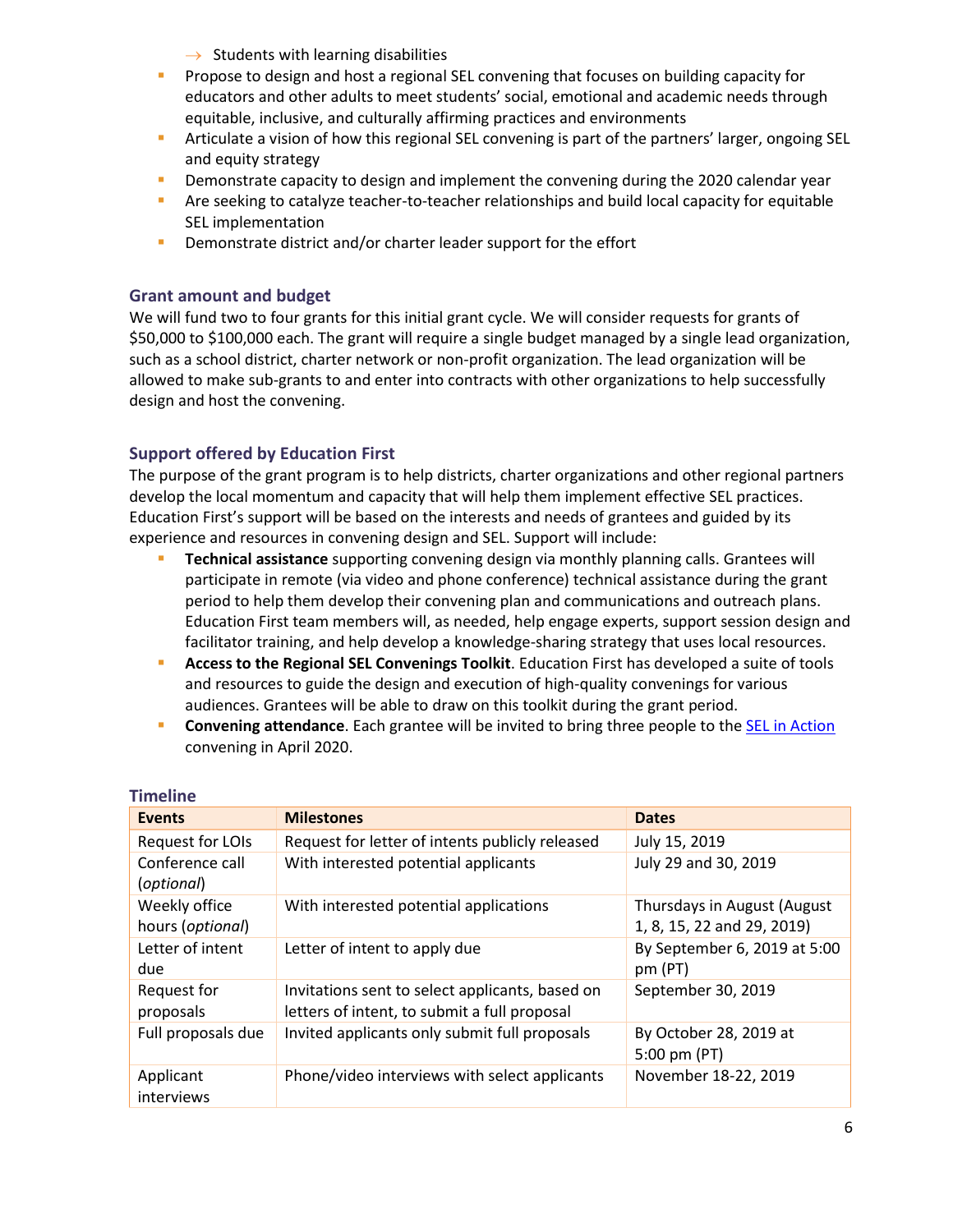| <b>Events</b>                  | <b>Milestones</b>                                                                                   | <b>Dates</b>                                                  |
|--------------------------------|-----------------------------------------------------------------------------------------------------|---------------------------------------------------------------|
| Grantees selected              | All applicants notified                                                                             | By December 16, 2019                                          |
| <b>Technical</b><br>assistance | Education First provides support for convening<br>design                                            | December 2019 - until one<br>month after convening in<br>2020 |
| Regional<br>convening          | Grantees host their convenings                                                                      | By end of the 2020 calendar<br>year                           |
| Final report due               | Final report to Education First, NoVo<br>Foundation and Rockefeller Philanthropy<br><b>Advisors</b> | TBD end of grant period                                       |

#### **Application process**

The full application process has three steps:

**Step 1**: **By Friday, September 6, 2019 at 5:00 pm (PT)**, submit a letter of intent to apply (see detailed requirements at the end of this document).

- Submit all required information, including the names of the lead applicant and partner organizations, via Google Forms.
- **All applications must include at least two total partner organizations, with at least one being a** school district/LEA or charter network/CMO.

**Step 2**: **By Monday, September 30, 2019**, Education First and NoVo Foundation will review all letters of intent and invite select applicants to submit a full proposal. Education First will notify all applicants who submitted a letter of intent of their status by this same date. The full proposal will ask applicants to describe:

- **Each partner's roles and responsibilities;**
- **Their detailed convening design and implementation timeline and activities;**
- **Their initial communications and outreach plan for including convening participants and** presenters;
- How they will assess their convening goals and objectives;
- Their plan for what will come next after the convening;
- How they will communicate their learning to Education First, NoVo Foundation, and other districts and networks; and
- **Their detailed budget, including how they will use funds for facilities, materials, staff, speakers,** presenters and other expenses, as applicable.

**Step 3**: **During the week of November 18, 2019**, organizations that are selected as finalists will participate in a virtual interview designed to review and discuss their proposal in advance of the award decision.

## <span id="page-6-0"></span>**3. Letter of intent**

#### **Submission instructions**

- **Submission:** Please submit your letter of intent via [Google Forms.](https://docs.google.com/forms/d/1Rf4EpxEKYtTwZylkdNuVogtLaMNX-YnaQGfDPPQg1pY/edit?usp=sharing) Please note, we advise you to think through and type up your responses in a Word document first, because you will not be able to save your work online, or edit your responses once they are submitted.
- **Deadline:** Friday, September 6, 2019 at 5:00 pm (PT)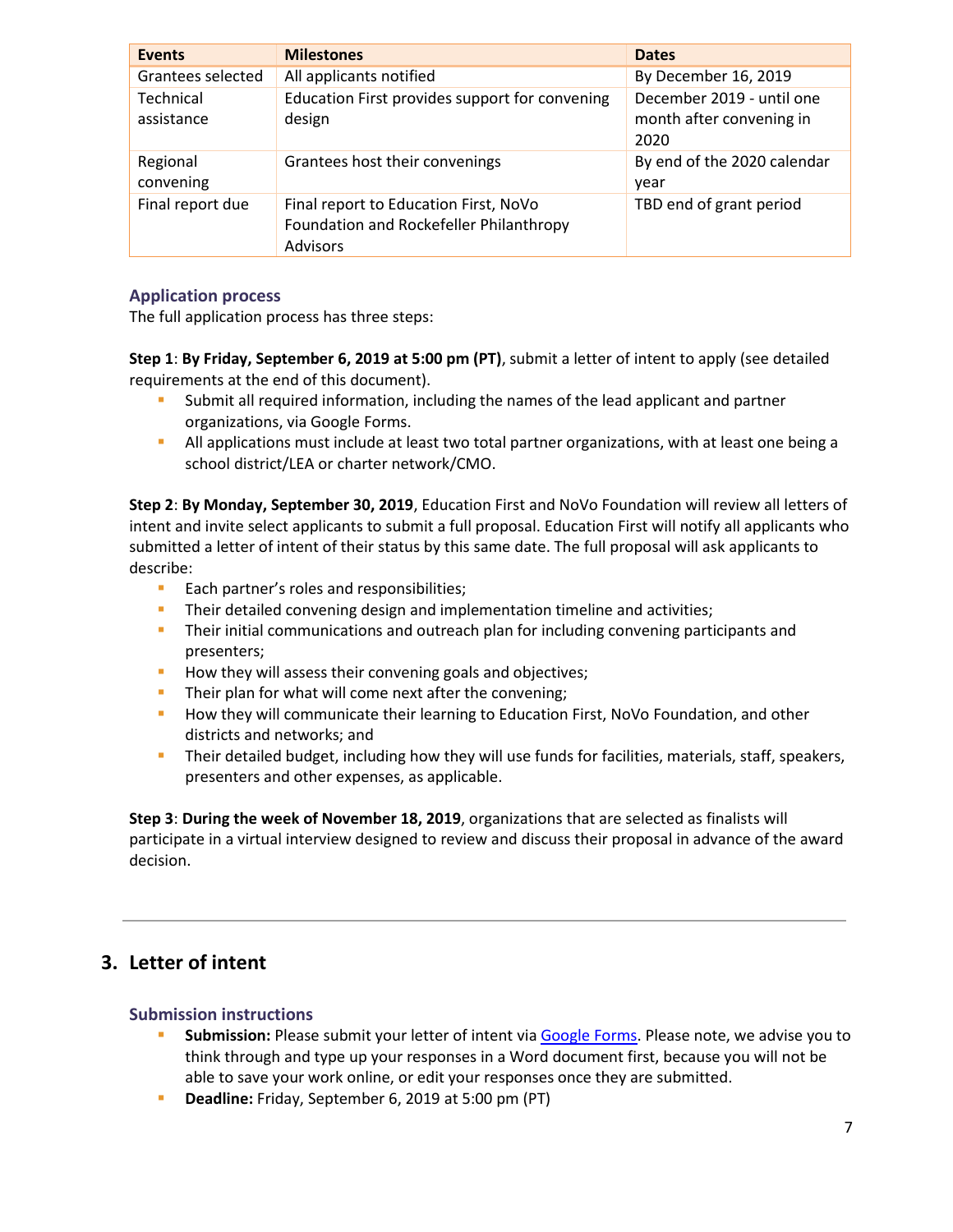#### **Resources**

Education First will provide the following resources and support to applicants interested in submitting a letter of intent to apply for a Regional SEL Convening grant:

- **Frequently asked questions (FAQ) document**: We will provide ongoing updates to thi[s FAQ](https://drive.google.com/file/d/1ikrijUMFRHnMdeljHQOyI_KsKvv9C9yS/view?usp=sharing)  [document](https://drive.google.com/file/d/1ikrijUMFRHnMdeljHQOyI_KsKvv9C9yS/view?usp=sharing) as we receive questions during the request for LOIs window (July 15-September 6, 2019).
- **Conference calls (***optional***)**: We will host two optional, hour-long conference calls–one on July 29 and the other on July 30–where interested parties can submit questions in advance of the call to be answered. We will record the calls and post the[m here](http://bit.ly/SELconvenings) for those who are unable to join the calls.
	- **Monday, July 29 at 2:00-3:00 pm ET/1:00-2:00 pm CT/12:00-1:00 pm MT/11:00 am-12:00 pm PT**
		- I Join Zoom meeting online: https://education-first.zoom.us/j/136438068
		- Dial in by phone: 1-646-876-9923; Meeting ID: 136 438 068
	- **Tuesday, July 30 at 12:00-1:00 pm ET/11:00 am-12:00 pm CT/10:00-11:00 am MT/9:00- 10:00 am PT**
		- Join Zoom meeting online:<https://education-first.zoom.us/j/261575891>
		- Dial in by phone: 1-646-876-9923; Meeting ID: 261 575 891
- **Weekly office hours (***optional***):** We will offer weekly office hours for interested parties to "drop in" and ask questions as they prepare their LOIs. The office hours will be "open" for two hours each week.
	- **Thursdays in August (August 1, 8, 15, 22 and 29) from 3:00-5:00 pm ET/2:00-4:00 pm CT/1:00-3:00 pm MT/12:00-2:00 pm PT**
		- Join Zoom meeting online: https://education-first.zoom.us/j/250041062
		- Dial in by phone: 1-646-876-9923; Meeting ID: 250 041 062

#### **Reflection questions (***for internal reflection only***)**

As you develop your letter of intent, please consider the following questions. You are not required to respond to these questions directly in your LOI. They are meant to help you reflect on your readiness to apply for and implement this grant.

- How does our system define equity?
- What are the ways that equity and SEL work coherently in our system?
- How does our system create safe and culturally responsive and affirming environments?
- What are the ways in which they work at cross purposes?
- What are the current SEL practices across our systems that advance equity?
- What are the practices that we might add, such as integrating it into classroom practice, changing discipline strategies, or reframing who benefits from SEL?

#### **Narrative** *(for submission)*

Please include your responses to each of the prompts below in your letter of intent.

#### **1. Partners and contact information**

We would like to announce our intent to apply for the Regional SEL Convening grant. We understand the roles of the RSC participants as described in the program description. We also understand that one partner will serve as the grantee for this award, and disbursements of funds to all partners will be provided by that partner.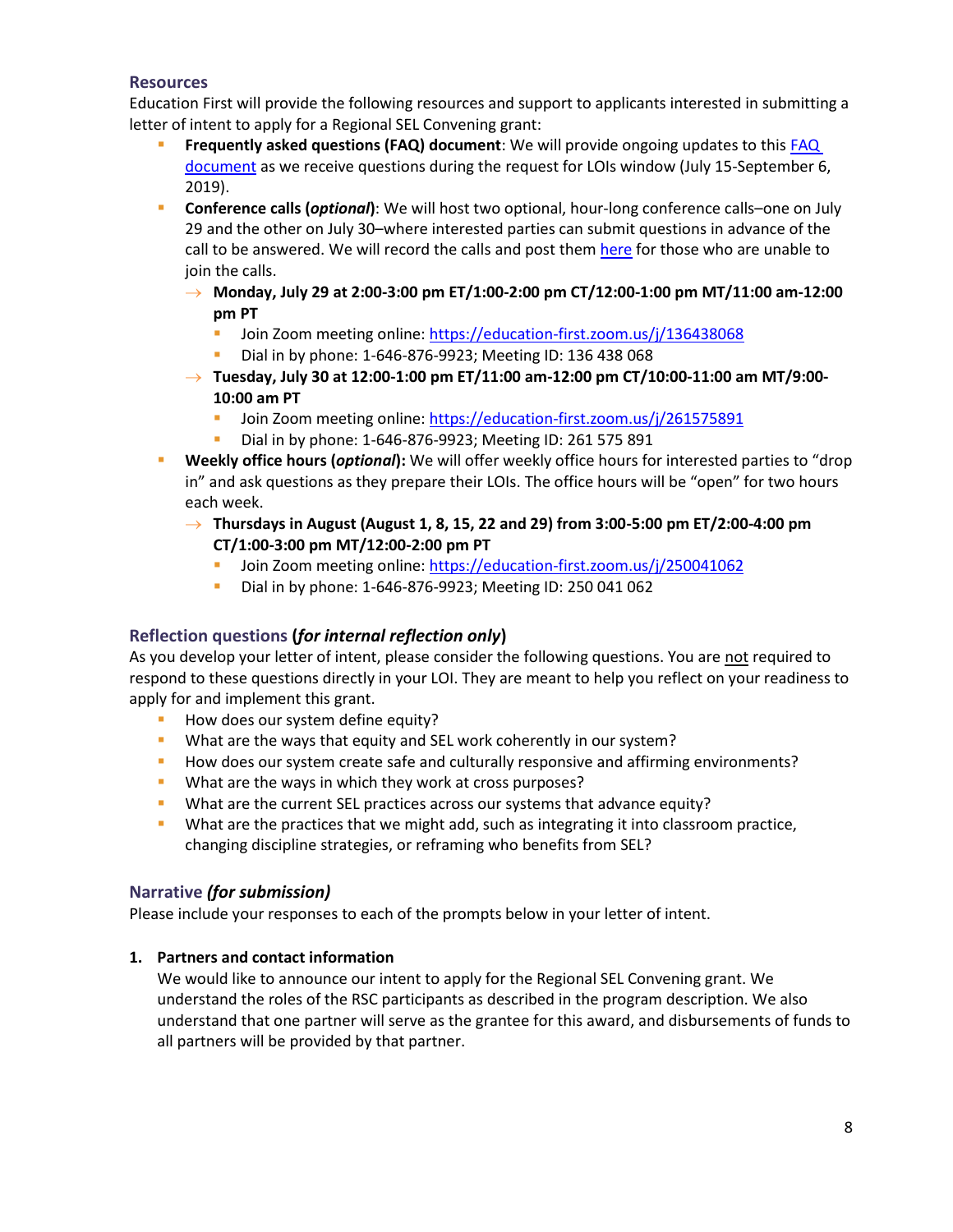*Lead partner*. The lead partner, by submitting this letter of intent to apply for the Regional SEL Convening grant, verifies that they have been authorized by the partners to submit their names for this application.

- **Lead partner organization name**
- **Lead partner mailing address (street, city, state, zip)**
- **Lead partner main point of contact name for application**
- **Main point of contact title/role**
- **Email**
- **Phone**

*Partner(s):* At least one additional partner is required, and at least one partner overall (including the lead partner) must be a school district or charter network/CMO. Provide the following information for each partner organization:

- **Partner organization name**
- Contact name
- Contact email

#### **2. Vision and purpose (***max 250 words for each prompt below***)**

*Wherever applicable, respond to the prompt on behalf of the lead partner and other partner organizations.*

- a. Does your district or organization have a vision for social and emotional learning? If so, what is that vision, and what progress have you made recently in fulfilling that vision?
- b. Briefly describe the strategies, approaches and practices each partner organization currently uses to meet students' social and emotional needs. How do they advance equity?
- c. Do you currently use one or more SEL frameworks? If so, describe which one(s) and how you use it.
	- **For more information, see the Harvard Graduate School of Education's recent** [exploration of multiple SEL frameworks and skills](http://exploresel.gse.harvard.edu/)
- d. Describe the resources your district and/or charter organization currently uses to advance SEL, including curricular and other materials and dedicated staff.
- e. How will this regional SEL convening fit into your vision and strategy for SEL in your district(s) and/or charter organization(s)?

#### **3. Convening goals, objectives and participants (***max 250 words for each prompt below***)**

- a. What is your motivation for applying for this grant?
- b. What are your goals and objectives for this regional SEL convening?
- c. How will this convening address relevant issues of SEL and equity in your district(s) and/or charter organization(s)?
- d. Who are the primary audiences for this convening? Who are any secondary audiences? Why are you targeting these audiences?
- e. Describe how the partners (lead and other partners) have worked together previously and/or are currently working together. How might you involve people from across your organizations in planning and hosting the convening?

#### **4. Demographics**

*Wherever applicable, respond to the prompt on behalf of the lead partner and other partner organizations.*

- a. Please provide a summary of your district and/or charter organizations' student and staff/teacher (if available) demographics, including:
	- Race/ethnicity